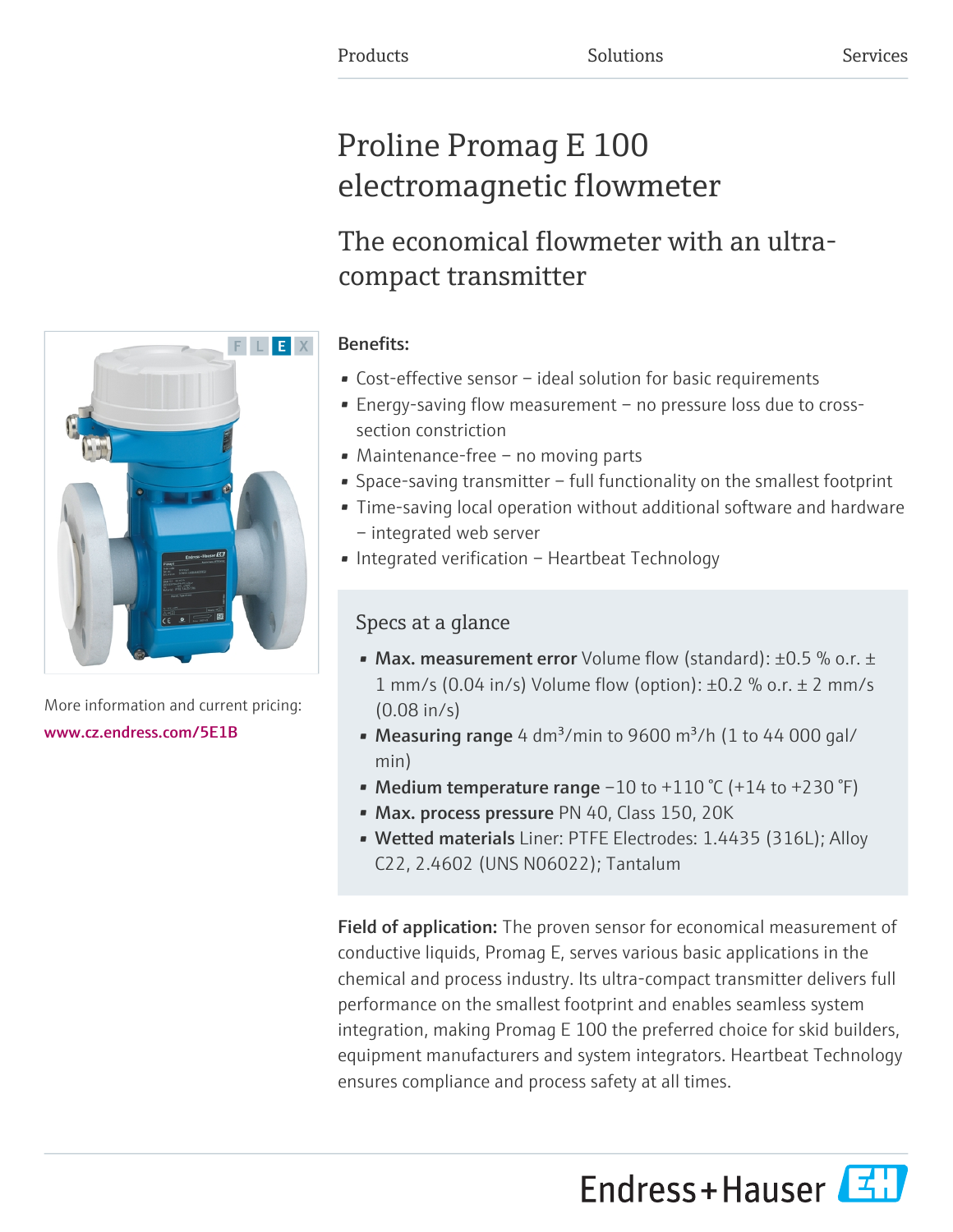# Features and specifications

# Liquids Measuring principle

Electromagnetic

#### Product headline

The economical flowmeter with an ultra-compact transmitter. Fully suitable for basic applications in the chemical and process industry.

#### Sensor features

Cost-effective sensor – ideal solution for basic requirements. Energy‐ saving flow measurement – no pressure loss due to cross section constriction. Maintenance - free – no moving parts. Nominal diameter: max. DN 600 (24"). Ex approvals for Zone 2. Liner made of PTFE.

### Transmitter features

Space-saving transmitter – full functionality on the smallest footprint. Time-saving local operation without additional software and hardware – integrated web server. Integrated verification – Heartbeat Technology. Robust, ultra-compact transmitter housing. Local display available.

#### Nominal diameter range

DN 15 to 600 (½ to 24")

#### Wetted materials

Liner: PTFE Electrodes: 1.4435 (316L); Alloy C22, 2.4602 (UNS N06022); Tantalum

### Measured variables

Volume flow, conductivity, mass flow

### Max. measurement error

Volume flow (standard):  $\pm 0.5$  % o.r.  $\pm$  1 mm/s (0.04 in/s) Volume flow (option):  $\pm 0.2$  % o.r.  $\pm$  2 mm/s (0.08 in/s)

#### Measuring range

4 dm<sup>3</sup>/min to 9600 m<sup>3</sup>/h (1 to 44 000 gal/min)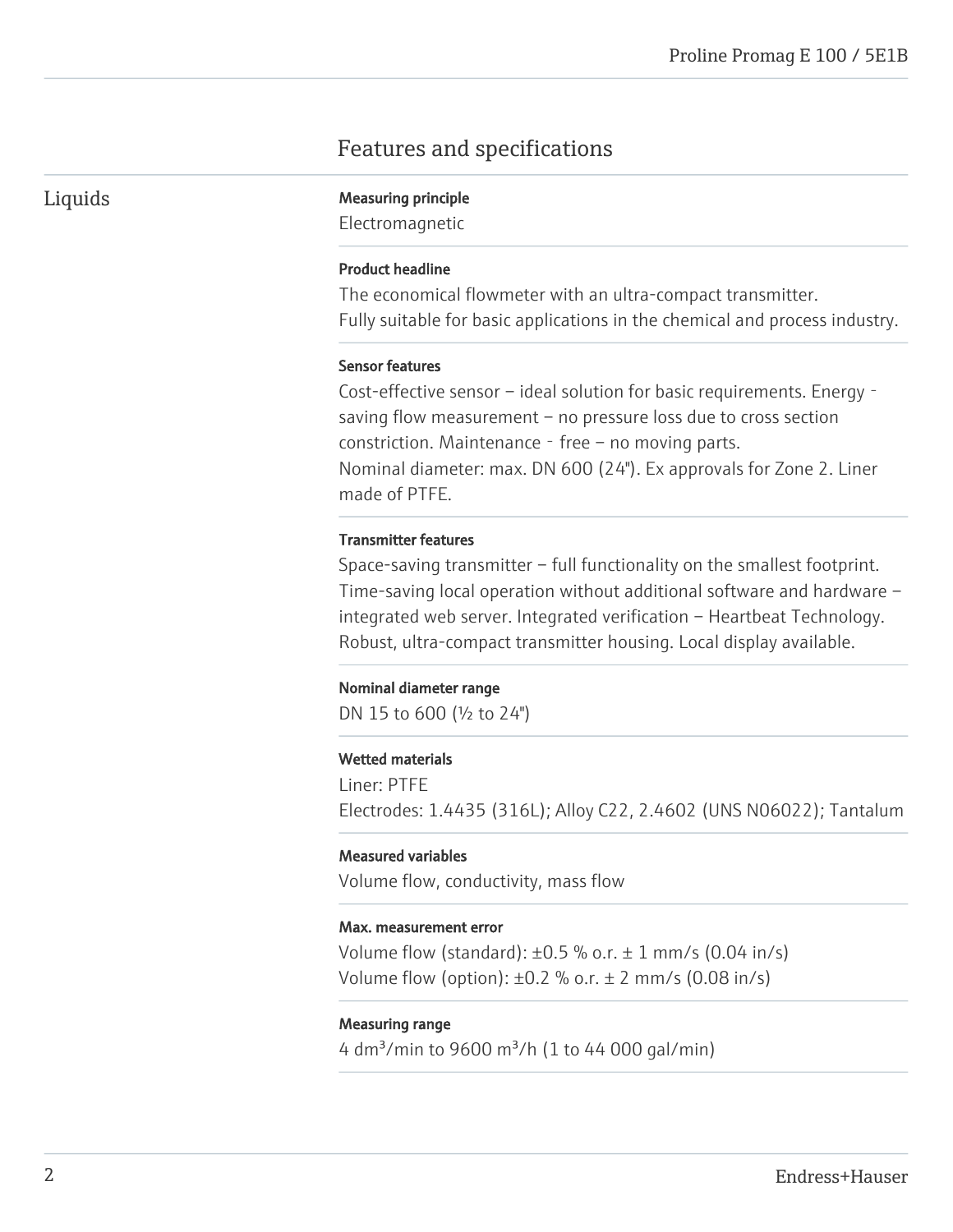# Liquids

### Max. process pressure

PN 40, Class 150, 20K

Medium temperature range  $-10$  to  $+110$  °C ( $+14$  to  $+230$  °F)

Ambient temperature range  $-10$  to  $+60$  °C ( $+14$  to  $+140$  °F)

Sensor housing material DN 15 to 300 (½ to 12"): AlSi10Mg, coated DN 350 to 600 (14 to 24"): Carbon steel with protective varnish

Transmitter housing material AlSi10Mg, coated

Degree of protection IP67, type 4X enclosure

### Display/Operation

4‐line backlit display available (no local operation) Configuration via web browser and operating tools possible

### **Outputs**

4‐20 mA HART (active) Pulse/frequency/switch output (passive)

# Inputs

None

# Digital communication

HART, PROFIBUS DP, Modbus RS485, EtherNet/IP, PROFINET

# Power supply

DC 20 to 30 V

# Hazardous area approvals

ATEX, IECEx, cCSAus, INMETRO, EAC